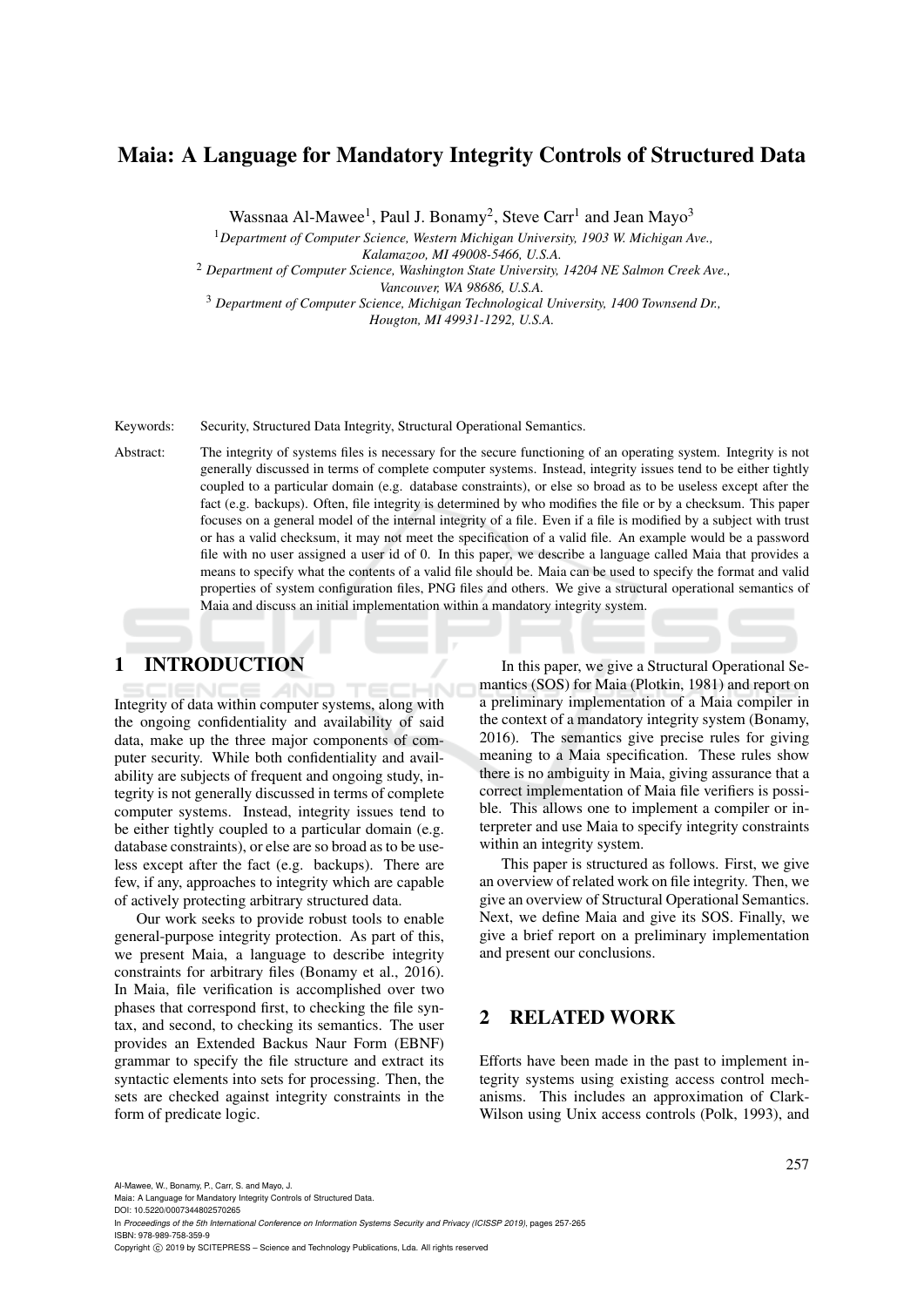approaches relying on the fine-grained customizability of DTE(Ji et al., 2006). Access control can readily limit who may modify information, and may also be able to enforce restrictions on which processes can cause the changes. This provides excellent origin integrity, by restricting the source of changes. However, pure access control systems cannot directly address the problem of human error. Simply limiting who may modify information does not prevent erroneous edits. The only way to protect against such modifications would be to rely on purpose-built editors which will always make changes correctly. Thus, access control is not sufficient to address data integrity without infallible users or special software.

Many tools exist to verify particular file formats. XML, which is widely used online and for storing configuration data, has several different verifier systems: DTD (W3C, 2008), XML Schema (W3C, 2012a) (W3C, 2012b), and RELAX NG (van der Vlist, 2003). Tools also exist for verifying HTML, and many reference implementations for image formats include sanity checking of their input. While these are powerful tools for protecting particular file types, they cannot be generalized to protecting other file formats. Instead, we need an approach that will allow us to verify a variety of file types.

Parser generators are commonly used in developing new programming languages, and can be applied to the problem of creating verifiers. Lex (Lesk and Schmidt, 1975) and Yacc (Johnson, 1975), and their successors Flex and Bison generate robust, fast parsers which can be embedded in C or C++ programs. ANTLR (Parr, 2015) serves a similar purpose, with a focus on emitting Java rather than C code. These tools are often sufficient to produce syntax checkers on their own, but creating semantic checks requires detailed knowledge of the underlying parsing technology. The ties to programming language creation that makes these parser generators fast can also impact the set of languages they parse correctly. It is possible to design a programming language around the restrictions of one's chosen parser generator, but this is harder when the format to be parsed already exists. PNG images (ISO, 2004), for example, make use of chunk length specifiers that introduce context sensitivities which are difficult to handle in a normal parser generator. Some tools, like YAKKER (Jim et al., 2010), are able to cope with limited context sensitivity, but still require programmer assistance to perform semantic checks.

Data description languages (Fisher et al., 2006) (Fisher et al., 2010) are designed to provide automated parsing for ad hoc data formats. Tools like PADS (Fisher and Walker, 2011) give programmers

the ability to describe semi-structured file formats so that their programs can more readily access the contents of the file. While this approach significantly simplifies handling formats which were not designed with parsing in mind, it still requires the intervention of a programmer to describe the format in question and then perform validity checks.

Maia improves on these tools in two important ways: Maia can be used to describe any file with a context free structure, and can handle certain types of context sensitivity. Additionally, Maia specifications describe valid files, not how to validate files, meaning that no programming is required to generate a verifier. As we will demonstrate, tools can convert Maia specifications into fully functional verifier programs.

## 3 BACKGROUND

Structural Operational Semantics (SOS), introduced by G. D. Plotkin (Plotkin, 1981), is used to specify a framework for describing the operational behavior of programming languages. The basic idea behind SOS is to define the behavior of a program or a system in mathematical terms, in a form that supports understanding and reasoning about the program under consideration. SOS has been successfully applied as a formal tool to give usable semantics description for real-life programming languages including Java. SOS is a direct approach that provides comprehensive definitions in a very simple formal mathematics. Moreover, SOS is the preferred choice over methods based upon denotational semantics in the static analysis of programs and in proving compiler correctness.

As described by Prasad and Arun-Kumar (Prasad and Arun-Kumar, 2003), SOS defines the semantics of a programming language from the syntax by applying the correct sequence of inference rules. Each rule has the form

$$
P_1,
$$
  
\n
$$
P_2,
$$
  
\n...,  
\n
$$
P_n,
$$
  
\n(1)

where,  $P_i$  represents judgments (premises or assumptions), *C* is a single judgment or conclusion, and side conditions express the constraints of the rule. The inference rule states that if all of the premises are true, then the conclusion is true.

We present the SOS of Maia using big-step structural semantics that justifies a complete execution sequence using a tree-structured proof. Any semantics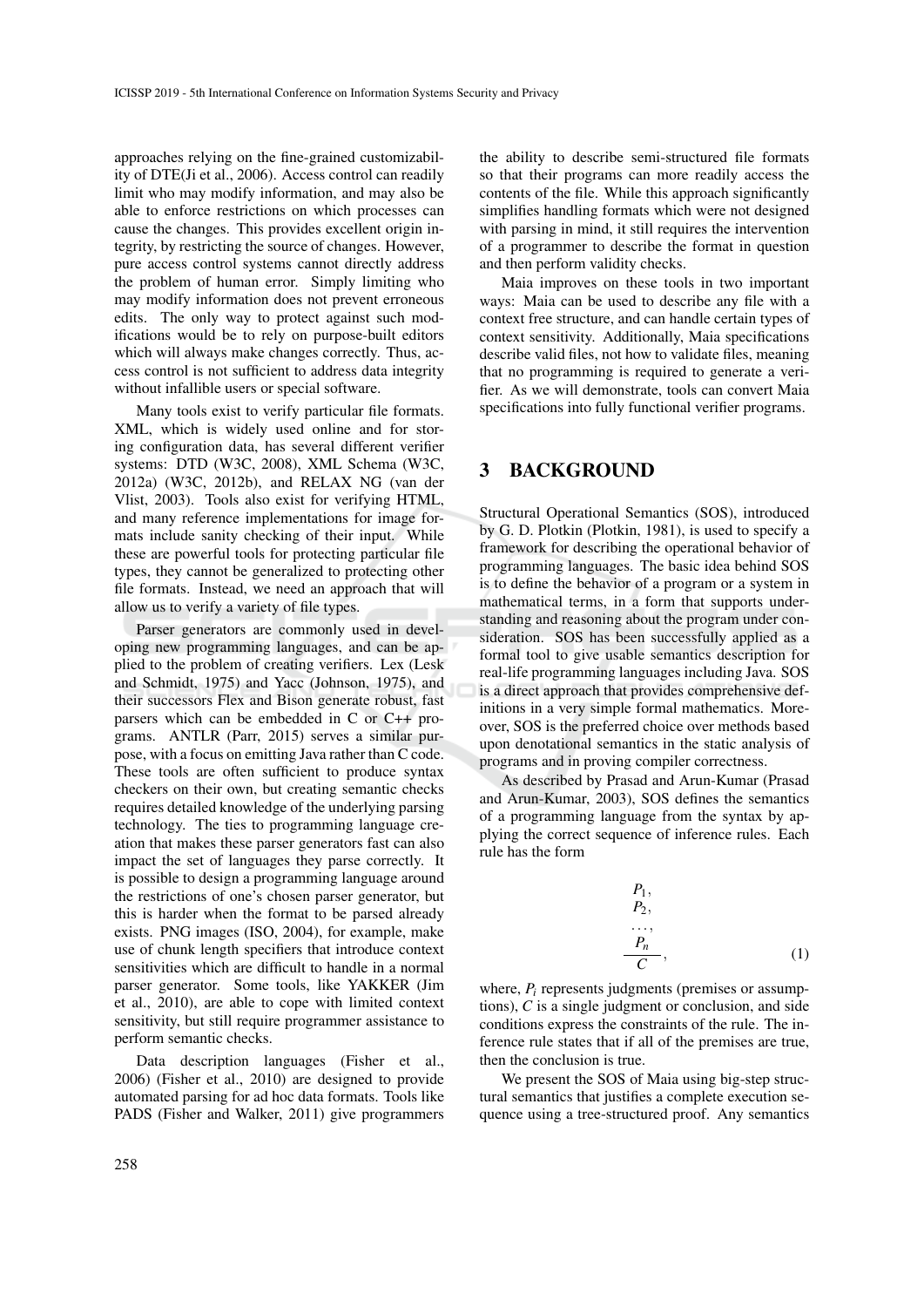of a programming language involves auxiliary entities or bindings such as environments, stores, etc. We present the SOS of Maia with respect to a finite domain function called an *environment*, γ, that maps a set of variables, *X*, to their computed values *V*. The big-step transition relation ⇒*<sup>e</sup>* is defined inductively as the smallest relation closed under the inference rules given a Maia rules specification. The SOS of Maia rules specification has the form  $\gamma \mapsto R \Rightarrow e \nu$ which is read "given an environment γ, the syntax rule *R* evaluates to a value *v*". This relation is understood as a transition that leaves  $\gamma$  unchanged. The rules can be expressed as a proof tree of why *R* can evaluate to a value, where the goal judgment  $R \Rightarrow v$  is at the root, the internal nodes represent the rule instances with a branch for each antecedent, and the leaves are axiom instances.

# 4 MAIA

In order to ensure that data remains valid we must first validate the original file. There are a variety of special-purpose verifiers tied to particular use cases and file formats, but no general-purpose systems for verifying arbitrary file types. We solve this problem with Maia, a *single-assignment* specification language which can describe the structure of any context free language as well as semantic rules for the contents of a file.

# 4.1 Design Objectives

We have two primary objectives for the design of Maia. First, it must be able to protect a wide variety of existing files, which means we cannot restrict ourselves to only supporting certain file structures. Second, Maia specifications should be descriptions of valid files, rather than procedures for verifying files.

There are a huge number of configuration files in the average Linux system, to say nothing of all of the user-side file formats that may be on a system. While there are some repeated structures within these files, any system which focused on only one file structure would necessarily be unable to verify the remaining formats. With that in mind, we have designed Maia to be flexible with regard to the type of files it can describe. We also provide a mechanism to explicitly make use of external verifiers if necessary.

We have also designed Maia to provide implementation-independent descriptions of valid files, rather than procedures for verifying files. Any programming language could be used to write a verifier, but determining what constitutes a valid file

would require not only reasoning about the rules themselves but also how they are implemented. By using a description system we can separate the meaning of rules from their implementation, which makes it easier to reason about them. It also becomes much easier to port specifications to different platforms, as all that is required is to recreate the verifier generator, not the specifications themselves.

### 4.2 Model Overview

Within Maia, we model the file verification process as two phases, corresponding to checking the file's syntax, followed by verifying the semantics. During the first phase, the file is parsed to check its structure and extract syntactic elements for processing. The second phase can then check the data in the syntactic elements without being unduly concerned about the file's structure. Using this (logically) two-phase system allows us to both mirror the way a traditional verifier would work and employ familiar constructs within the language itself.

The syntax checking component of Maia is designed to be familiar for anyone who has written a parser or perused the specification for a file or data format. The user provides an Extended Backus Naur Form (Backus, 1959)(Wirth, 1977) grammar which can then be used to break the file into pieces, verifying its structure and extracting meaningful components. We also provide some limited context sensitivity to allow syntax specifications to deal with files which contain length specifications.

The semantic portion of Maia makes use of set theory and predicate calculus to express constraints. The sets used in this phase are automatically constructed during syntax checking by grouping all occurrences of the same nonterminal (e.g. user names in the passwd file) into a set. It is then possible to express constraints like "user names must be unique" or "there must be a user named root" without needing to explicitly iterate over the data. This approach bears some resemblance to SETL (Dewar, 1979), though that family of languages is procedural rather than descriptive. In addition to normal set operations, we also provide a notion of ordering within sets to make it possible to express rules "root must be the first entry" or "users should be ordered by UID".

The next sections comprise a formal specification of the semantics of Maia. We have intentionally designed the syntax and semantic specification components of the language to be different from one another. This is reflective of the different underlying models for syntax and semantics, and has the advantage of making the type of a rule (syntax or semantic) obvious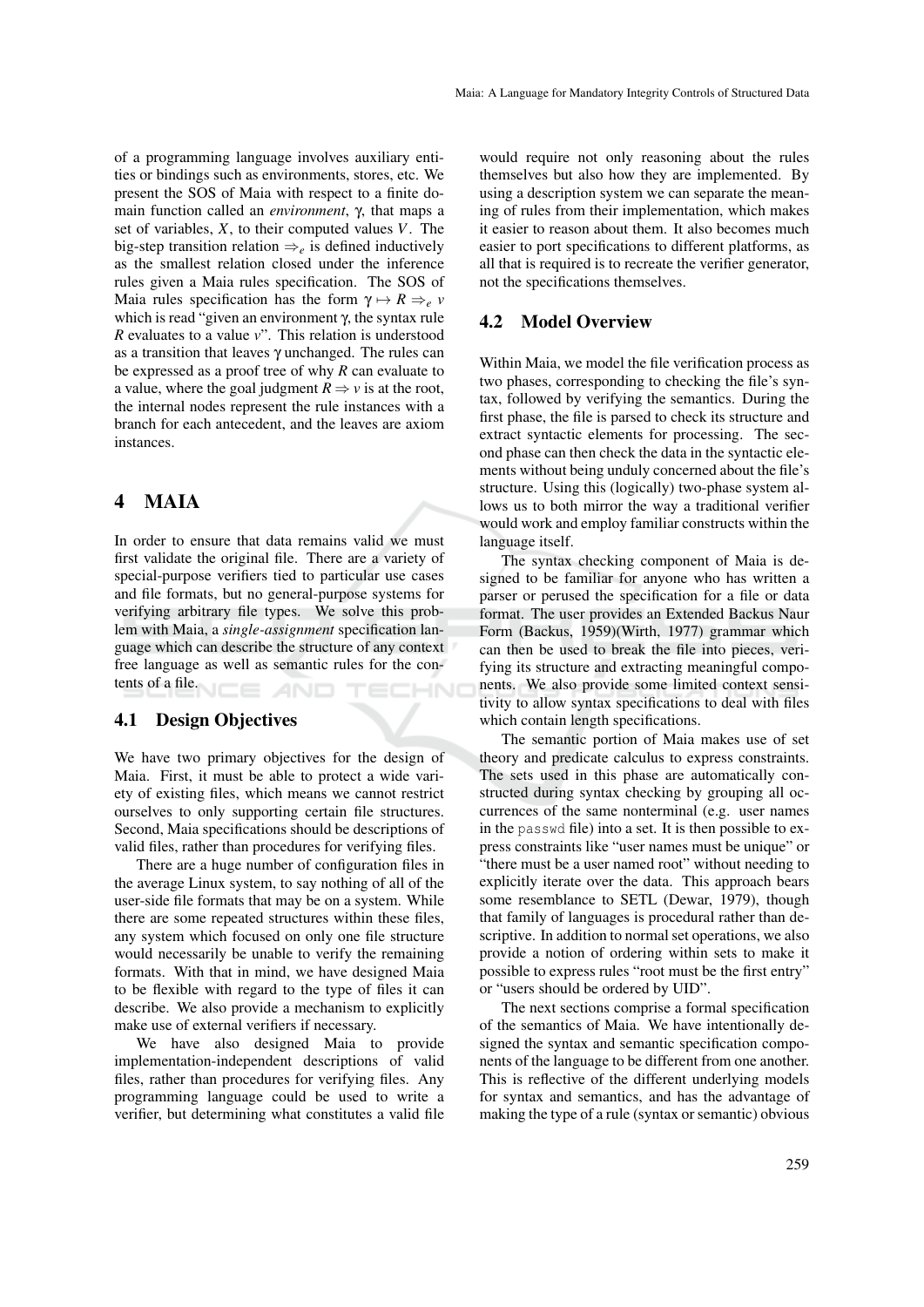with cursory inspection. The specification systems do occasionally share constructs or features, and we note those specifically. All other features are specific to either syntax or semantic specification and are not valid in the other context.

## 4.3 SOS for Maia

A Maia specification has the following basic structure:

$$
M \to I^* \left( X \mid C \mid S_R \mid T \right)^* \tag{2}
$$

where *I* represents a file inclusion directive, *X* is an EBNF specification of the input file syntax, *C* represents a set construction operation, *S<sup>R</sup>* represents a semantic rule and *T* represents a template. In the rest of this section, we focus on the semantics for *X*, *C* and  $S_R$  since they are the critical elements of Maia. Maia specifications involve rules that have no meaning to present such as file inclusion and template definition. For file inclusion, we define its functionality. For templates, we refer the reader to (Bonamy, 2016). .

### 4.3.1 File Inclusion

Inclusion brings an existing specification into the current specification via the using keyword. It provides both reusable definitions and the refinement of the existing specifications. Therefore, when a path is specified, and a file is included, all its syntactic specifications will be available, and all of its semantic rules are enforced. In Maia, inclusion has the form:

$$
I \rightarrow \text{using "sysPath";}
$$
  
\n| using "sysPath" on "sysPath"; (3)

where sysPath is the path to the specification to be imported. The path can be relative or absolute. Normal Maia specifications produce verifiers which process whatever input they are given, but this is insufficient in the event that multiple files must be parsed together. Maia supports multi-file verifiers by adding extensions via the on keyword as follows:

using "sysPath" on "filePath" ;

In the example below, the Maia specification groupfile.maia is linked to the file /etc/group:

```
using "groupfile.maia" on "/etc/group" ;
```
Thus, as part of the current verification process, the file /etc/group must also be verified using the groupfile.maia specification.

#### 4.3.2 Syntax Rules

Maia syntax rules are an EBNF specification of input file syntax. A Maia translator can emit a specification in any parser generator system to read a file. The names that appear on the left hand side of a syntax rule represent sets that contain the strings that match that rule in the input file. Thus, syntax rules define variables that are used later in constructing sets and in verifying the properties of the constructed sets. In Maia, items in a set are considered to be ordered based on their original order in the file being verified.

Let  $G = (V, \Sigma, P, S)$  be a context-free grammar where *V* is a set of variables or non-terminals,  $\Sigma$  is the alphabet or set of terminals, *P* is a set of rules and *S* is a distinguished element of *V* called the start symbol (Sudkamp, 2006). Let  $n_i$  be a node in the derivation tree, *T*, for the derivation  $S \stackrel{*}{\Rightarrow} w$ , where  $w \in \Sigma^*$ , and  $n_j, \ldots, n_k$  be the children of  $n_i$ . We denote the string derived from  $n_i$  as  $\delta(n_i)$ .  $\delta(n_i)$  is defined recursively as

- 1. If  $n_i$  is a leaf node, then  $\delta(n_i) = label(n_i)$
- 2. If  $n_i$  is an interior node, then  $\delta(n_i) = \delta(n_j) \cdot \ldots \cdot$ δ(*nk*)

Let  $A, B \in V$ . We denote the set of strings derived from *A* as  $\Delta(A)$ .  $\Delta(A) = {\delta(n) | n \in T \wedge label(n)}$ *A*}. In addition, we define  $\Delta(A.B)$  as

$$
\Delta(A.B) = \left\{ \delta(n) \middle| \begin{array}{l} n \in T \ \land \ label(n) = B \ \land \\ \text{label}(\text{parent}(B)) = A \end{array} \right\} \tag{4}
$$

This second form is used when referring to strings derived in the context of a specific rule.

A syntax rule, *X*, has the form:  $N = xEy$  where  $N, E \in V$  and  $x, y \in \Sigma^* \cup V$ . The SOS of a syntax rule expressed in the context of a semantic rule, *SR*, in Maia is

$$
\gamma \vdash N = xEy \Rightarrow_e (\Delta(N), \Delta(N.E)) \n\gamma[N \mapsto \Delta(N), N.E \mapsto \Delta(N.E)] \vdash S_R \Rightarrow_e v \n\gamma \vdash N = xEy S_R \Rightarrow_e v
$$
\n(5)

where  $v \in B$  and *B* is a boolean value indicating a file is valid (true) or invalid (false). Essentially, syntax rules create a new mapping from the name appearing on the left hand side of an EBNF rule to the set of strings that are matched in an input file.

For example, we can state the rule passwdRecord to specify a record in /etc/passwd as:

passwdRecord = name ":" password ":" uid ":" gid ":"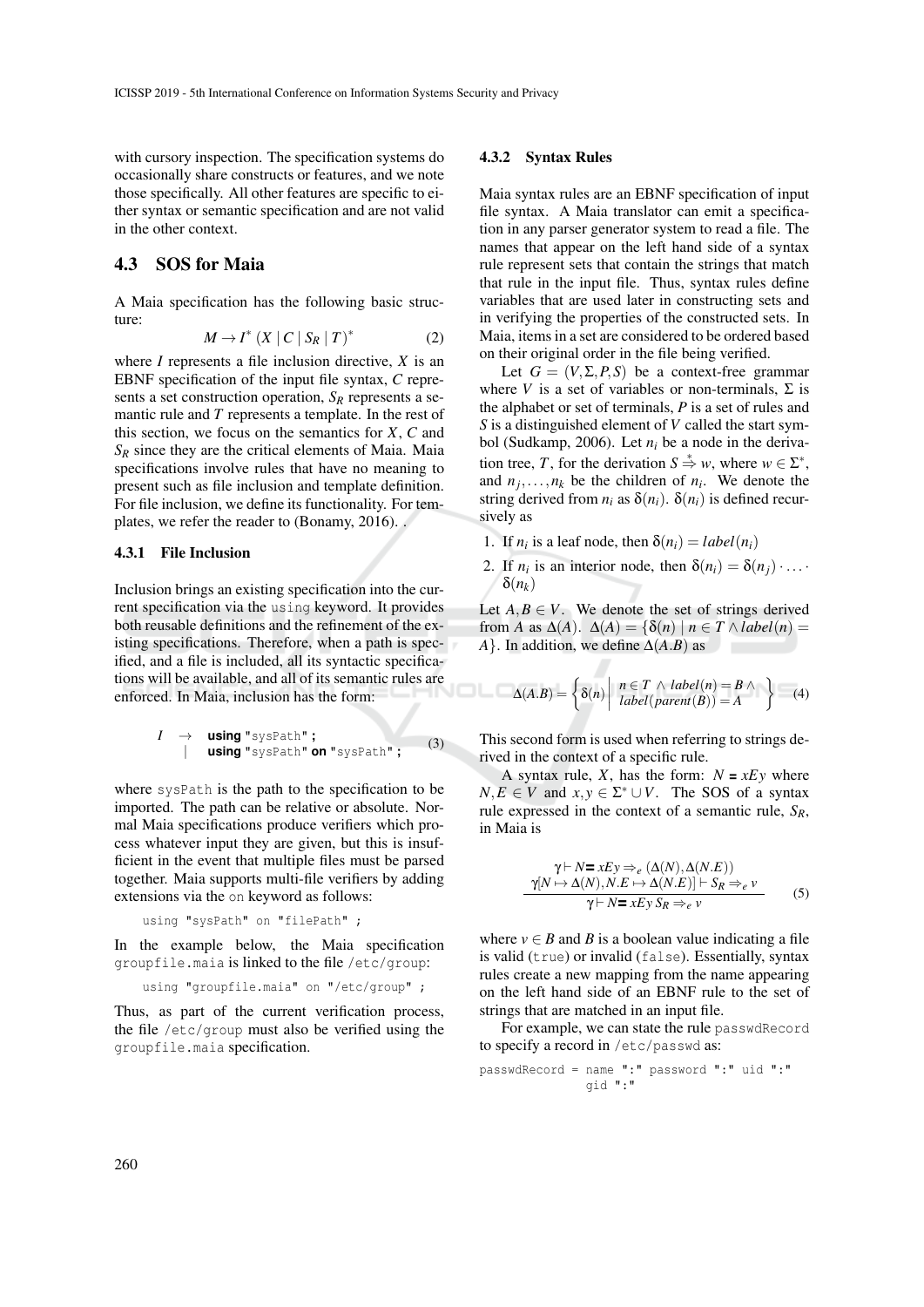#### If this rule is applied to the input:

alice: 19fd01b2307d497fb174decd8bc9c121:1000:1 bob: 0f68eb4c87c99c563e168cdc2cd92336:200:2

```
the constructed sets from this input are:
```

```
passwdRecord = \{{alice, 19fd..., 1000, 1 },
               {bob,0f68..., 200, 2 }}
passwdRecord.name = {alice, bob}
passwdRecord.password = {19fd..., 0f68...}
passwdRecord.uid = {1000, 200}passwdRecord.gid= {1,2}
```
Sets in Maia syntax rules are constructed automatically. Each set is converted into a simple or a compound set containing the input chunks that matched the parser rule. Maia syntax phase constructs simple sets by grouping all the occurrence of the same nonterminal together. The scope of the definition of *S* is limited to the occurrences of the same variables in the expression as follow: Lets suppose that *S* occurs *n* times,  $\{S_1, S_2, S_n\}$ . Then, we can define simple set *S* as follows:

$$
let S = \frac{def}{S_1, S_2, ..., S_n}
$$
  
The SOS of a simple set definition S is: (6)

$$
\frac{(\gamma \vdash S_1, \gamma \vdash S_2, \dots, \gamma \vdash S_n) \Rightarrow_e \{v_1, v_2, \dots, v_n\} = v}{\gamma \vdash let S =^{def} \{S_1, S_2, \dots, S_n\} \Rightarrow_d \gamma[S \mapsto v]}
$$
(7)

The scoping definition of simple set  $S$ ,  $\Rightarrow$  *d* returns a new environment with the additional mapping.

Alternatively, Maia constructs compound sets when nonterminals contain at least two other nonterminals. The scope of the definition of *S* is limited to the occurrences of the different variables in the expression as follows: Lets suppose that  $S$  is a compound set that has  $n$  simple sets  ${S_1, S_2, \ldots, S_n}$ . Each simple set *S* occurs *n* times such that  $\{S_{1,1},\ldots,S_{1,n},S_{2,1},\ldots,S_{2,n},S_{n,1},\ldots,S_{n,n}\}$ . Then, we can define the compound set *S* as follows:

let 
$$
S =^{def} \{ \{S_{1,1}, S_{2,1}, \ldots, S_{n,1} \},
$$
  
 $\{S_{1,2}, S_{2,2}, \ldots, S_{n,2} \},$   
 $\ldots, \{ S_{1,n}, S_{2,n}, \ldots, S_{n,n} \} \}$  (8)

The SOS of compound set *S* is:

$$
\left[\begin{array}{c} {\gamma \vdash S_{1,1}, \gamma \vdash S_{2,1}, \ldots, \gamma \vdash S_{n,1}}, \\ {\gamma \vdash S_{1,2}, \gamma \vdash S_{2,2}, \ldots, \gamma \vdash S_{n,2}}, \ldots, \\ {\gamma \vdash S_{1,n}, \gamma \vdash S_{2,n}, \ldots, \gamma \vdash S_{n,n}} \end{array}\right] \Rightarrow_{e}
$$
  

$$
\left[\begin{array}{c} {\gamma \vdash s_{1,1}, \gamma \vdash S_{2,n}, \ldots, \gamma \vdash S_{n,n}} \\ {\gamma \vdash s_{1,2}, \nu_{2,2}, \ldots, \nu_{n,2}}, \ldots, \\ {\nu_{1,n}, \nu_{2,n}, \ldots, \nu_{n,n}} \end{array}\right] = \nu
$$
  

$$
\gamma \vdash \text{let } S = \text{def} \left[\begin{array}{c} {\{\{S_{1,1}, S_{2,1}, \ldots, S_{n,1}\}, \\ {\{S_{1,2}, S_{2,2}, \ldots, S_{n,2}\}, \\ \ldots, {\{S_{1,n}, S_{2,n}, \ldots, S_{n,n}\}} \end{array}\right] \Rightarrow_{d} \gamma[S \mapsto \nu]
$$
  
(9)

### 4.3.3 Set Construction

Set construction in Maia may be done explicitly. Elements are specified as a comma-separated list of either strings or numbers. Constructed sets are available to semantics rules. As in the case of syntax rules, set construction rules create a mapping from the set name to the elements of the set. In Maia syntax explicitly constructed sets have the form:

$$
C \rightarrow Var =  ;
$$
  
\n
$$
Var =  ;
$$
 (10)

where *Var* is a variable name, *Str* is a string literal and *Nval* is a numeric value. An example of explicit set construction is

$$
\begin{array}{ll}\n\text{classification} &= < "TS", "S", "C", "UC" > ; \\
\text{version} &= < 1, 2, 3.0, 3.1, 3.2 > ;\n\end{array}
$$

The SOS of the explicit construction of a set of strings is:

$$
\gamma \vdash Var = \langle Str_1, \ldots, Str_n \rangle \Rightarrow_e \{Str_1, \ldots, Str_n\},
$$
  
\n
$$
\gamma [Var \mapsto \{Str_1, \ldots, Str_n\}] \vdash S_R \Rightarrow_e v
$$
  
\n
$$
\gamma \vdash Var = \langle Str_1, \ldots, Str_n \rangle S_R \Rightarrow_e v
$$
 (11)

This rule indicates that the set name *Var* maps to the literal set elements specified when evaluating a set of semantic rules  $S_R$ . The SOS for sets of numeric values is similar.

Maia also provides a facility to create a new set by performing a per-element join operation on two or more existing sets. The sets to be joined are required to contain the same number of elements of the same type (string or numeric value). Attempting to join mismatched sets is considered an error.

To join sets, we reuse the angle brackets to indicate set construction, though in this case we specify how to construct an element rather than all elements in the set. For string-based fields, the connector is a period to indicate concatenation, in the style of Perl's dot operator. For example,

$$
user = \langle 'a', 'b', 'c' >
$$
  
domain =  $\langle 'D1', 'D2', 'D3' \rangle$   
userDomain =  $\langle$  user . domain >

results in the set userDomain mapping to the value {'aD1', 'aD2', 'aD3'}.

The SOS of set join for strings is

$$
\gamma \vdash Var = \langle A_1 \cdot A_2, \dots, A_n \rangle \Rightarrow_e
$$
  
\n
$$
\{a_{1,1} \cdot \dots \cdot a_{n,1}, \dots, a_{1,m} \cdot \dots \cdot a_{n,m}\},
$$
  
\n
$$
\gamma [Var \mapsto \{a_{1,1} \cdot \dots \cdot a_{n,1}, \dots, a_{1,n} \cdot \dots \cdot a_{n,m}\}] \vdash S_R \Rightarrow_e v
$$
  
\n
$$
\gamma \vdash Var = \langle A_1 A_2, \dots, A_n \rangle S_R \Rightarrow_e v
$$
  
\n(12)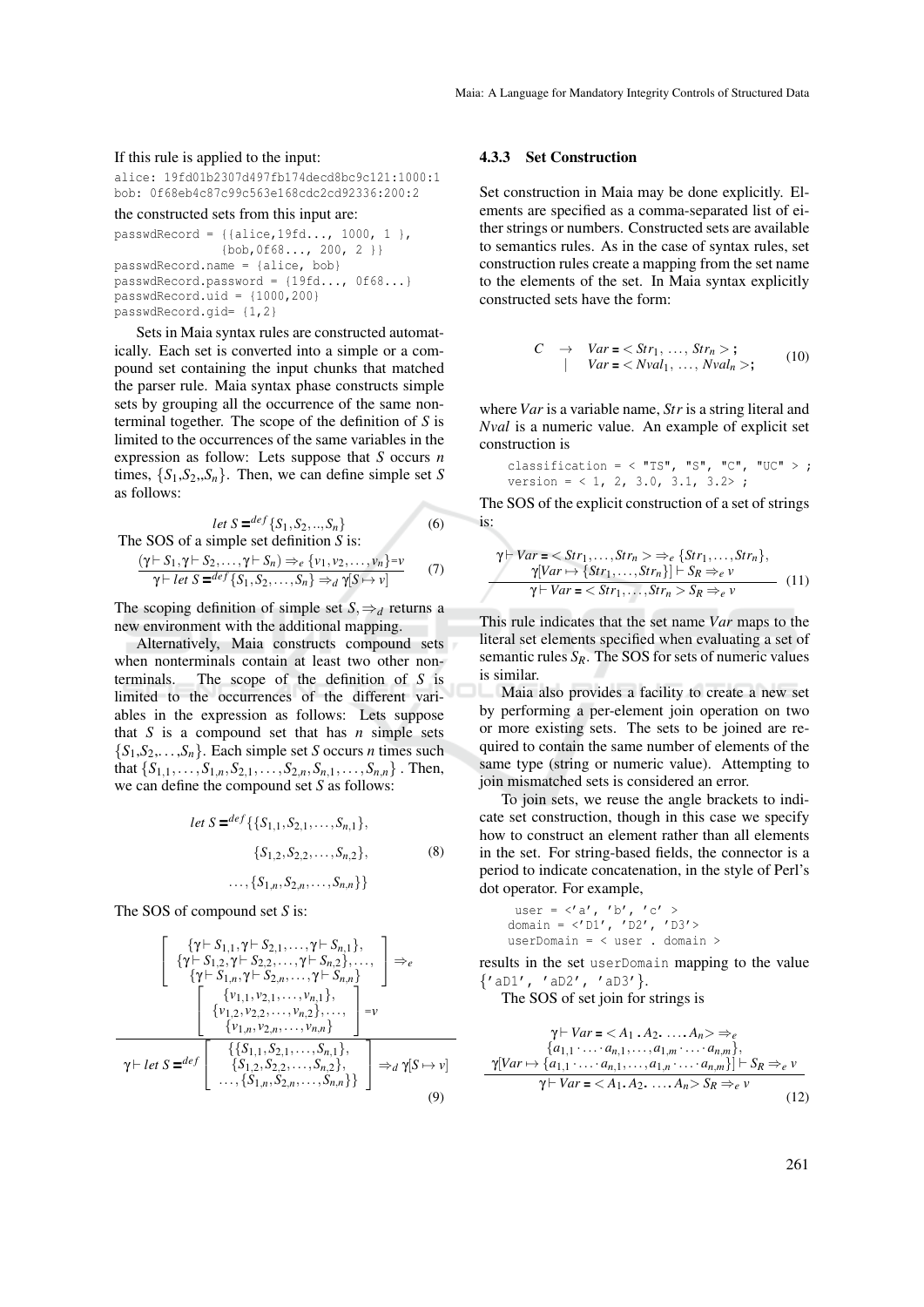where  $A_i = \{a_{i,1}, a_{i,2}, \ldots, a_{i,m}\}$ . The SOS of set join for numeric sets is similar.

A Maia specification is executed in two passes. The first pass consists of the rules in Sections 4.3.2 and 4.3.3 to create the environment in which the semantic rules given in the next section are evaluated. The second pass verifies the constraints placed on the file contents expressed by semantic rules.

### 4.3.4 Semantic Rules

Structurally, Maia semantic rules are a straightforward adaptation of predicate calculus. For example, consider the rule "there must be at least one user with a UID of 0" that may be placed on /etc/passwd. Given the set *uid*, which contains the UIDs of all users in /etc/passwd, we may express this formally as:  $\exists u \in u$  *id* :  $u == 0$ . The equivalent Maia is quite similar:

exists u in uid :  $u == 0$ ;

A Maia semantic rule has the following syntax:

$$
S_R \rightarrow E? \text{ for every? } Var_1 \text{ in } Var_2 : C_n ;
$$
  
\n
$$
E \rightarrow (\text{require}) | (\text{warn}) | (\text{info})
$$
  
\n(13)

where *E* is an enforcement level *Var* is a set name and  $C_n$  is a constraint on the set. The possible enforcement levels are **(require)** which means the constraint is always checked and input file is invalid if the constraint does not hold, **(warn)** which means the constraint is always checked and a warning is issued if the constraint does not hold and **(info)** which means the constraint is only checked if requested and a warning message is given if the constraint does not hold. Below, we give the SOS for the **(require)** enforcement level, without loss of generality.

$$
\gamma \vdash Var_2 \Rightarrow_e A,
$$
  
\n
$$
\forall a \in A \ \gamma[Var_1 \mapsto a] \vdash C_n \Rightarrow_e \text{true}
$$
  
\n
$$
\gamma \vdash \text{forevery?} \ Var_1 \text{ in } Var_2 : C_n ; \Rightarrow \text{true}
$$
 (14)

where *A* is a set defined by a syntax rule or via set construction and  $v \in B$ , and

$$
\gamma \vdash Var_2 \Rightarrow_e A,
$$
  
\n
$$
\exists a \in A \ \gamma[Var_1 \mapsto a] \vdash C_n \Rightarrow_e \text{false}
$$
  
\n
$$
\gamma \vdash \text{forevery?} \ Var_1 \text{ in } Var_2 : C_n ; \Rightarrow \text{false}
$$
 (15)

These rules indicate that the constraint must hold on every element of the set *A* in order for the file to be valid. Similarly, the SOS for an **exists** rule is

$$
\gamma \vdash Var_2 \Rightarrow_e A,
$$
  
\n
$$
\exists a \in A \ \gamma[Var_1 \mapsto a] \vdash C_n \Rightarrow_e \text{true}
$$
  
\n
$$
\gamma \vdash \text{exists } Var_1 \text{ in } Var_2 : C_n \Rightarrow \text{true}
$$
\n(16)

and

$$
\gamma \vdash Var_2 \Rightarrow_e A,
$$
  
\n
$$
\forall a \in A \ \gamma[Var_1 \mapsto a] \vdash C_n \Rightarrow_e \text{false}
$$
  
\n
$$
\gamma \vdash \text{exists } Var_1 \text{ in } Var_2 : C_n \Rightarrow_e \text{false}
$$
 (17)

These rules indicates that the constraint must hold for at least one member of the set *A* in order for the file to be valid.

A constraint,  $C_n$ , in Maia may be a logical comparison, an expression in predicate logic, a logic constraint, a membership test *Inclusion* or a *blackbox*. Syntactically, constraints are of the form

$$
C_n \rightarrow C_n \text{ logic } C_n
$$
\n
$$
\begin{array}{c}\n\mid & \text{not } C_n \\
\mid & C_n \text{ }\n\end{array} \tag{18}
$$
\n
$$
\begin{array}{c}\n\mid & \text{fuc} \\
\mid & \text{Blb} \\
\mid & \text{Cmpr}\n\end{array}
$$

 $C_n$  provides one or more Boolean constraints that will be evaluated for each element in the specifying set until the rule is satisfied. For example, a rule that applies the constraint on all elements of the set, UIDs must be in the range 0 to 32767. Maia semantic rule translates the given rule to:

forEvery u in 
$$
uid : u \ge 0
$$
 and  $u \le 32767$ ;

Maia includes the standard logical operators *and*, *or* , and *xor*. It also provides *implies* and *iff* . Logical operators allow rules like:

forEvery p in passwdRecord: p.name == root" implies p.uid==0 ;

This rule is applied to the set passwdRecord to express the constraint that the root user must have uid equal to 0. The syntax p.name refers to the name field in every member of the set passwdRecord.

Set membership in Maia is specified with an in constraint. This constraint is true if and only if there is at least one element in a set being tested. The syntax of set membership semantic rules is :

$$
Inc \rightarrow indexedName \text{ in setName}
$$
\n
$$
\mid \text{ indexedName in} < \text{string } (, \text{ string})^* > \text{ indexedName in} < nVal (, nVal)^* > \text{ (19)}
$$

where *nVal* in Maia defines numeric values and has the form:

$$
nVal \rightarrow iVal | fVal \tag{20}
$$

where *iVal* is a decimal or hexadecimal integer value, and *fVal* is a floating point value. The SOS of *nVal* is:

$$
\frac{\gamma \vdash iVal \Rightarrow_e iVal \ \gamma \vdash fVal \Rightarrow_e fVal}{\gamma \vdash nVal \Rightarrow_e v} \tag{21}
$$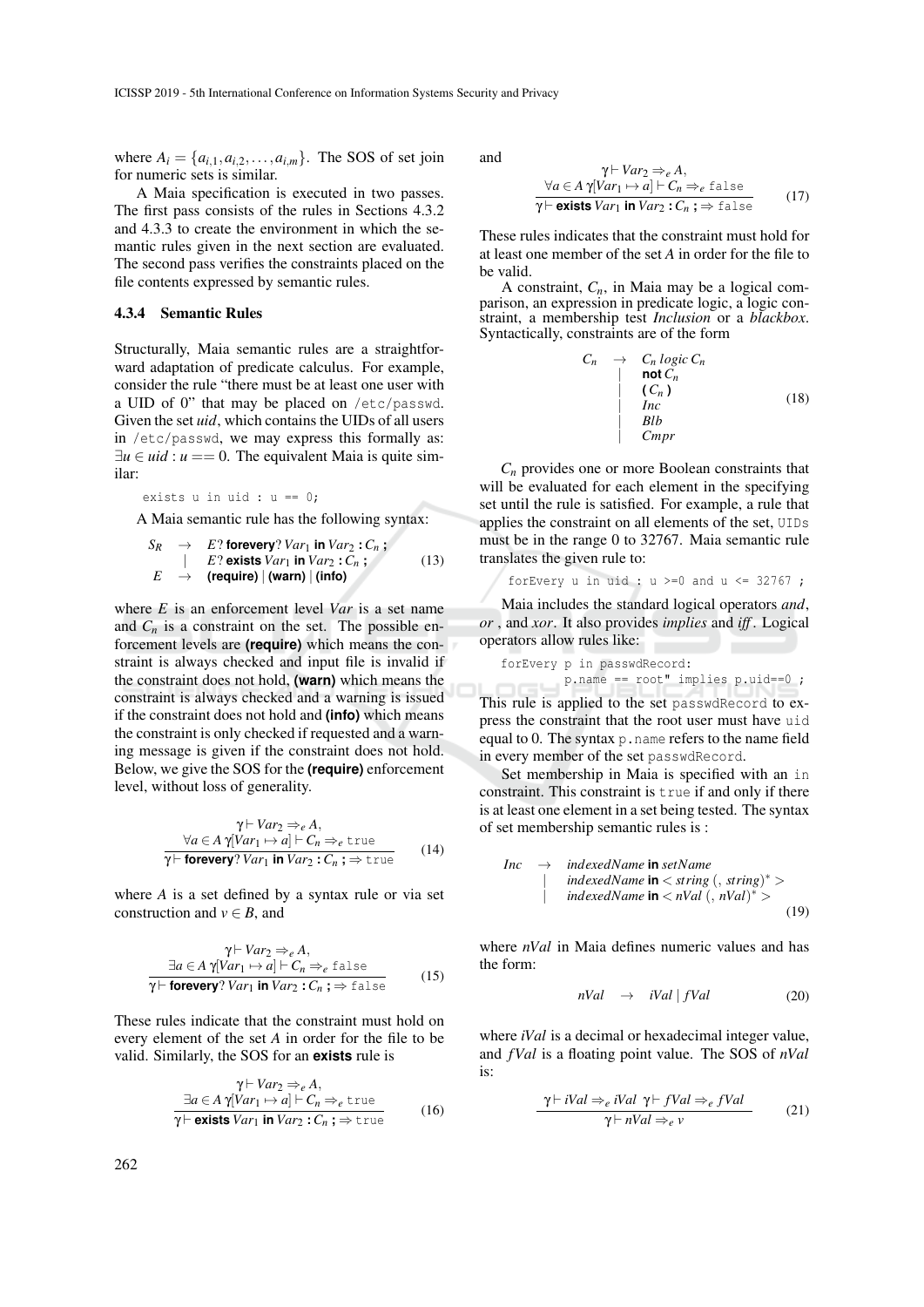where  $v \in \{iVal, fVal\}$ 

In *indexedName*, if an element has a numeric type, it can be compared it to a numeric literal, by applying a numeric operator, or concatenating it to a numeric value. In Maia , *indexedName* has the form:

$$
\begin{array}{rcl}\n\text{indexedName} & \rightarrow & \text{setName} \ (\text{[} \exp \text{]}) ? \ (\text{.} \text{setName}) ? \\
& & \text{setName}\n\end{array}\n\tag{22}
$$

For example, *indexedName* can access an element in a set name as userDomain[i]. The SOS of *indexedName* is defined as

$$
\overline{\gamma \vdash setName \Rightarrow_e \gamma (setName)}
$$
 (23)

γ ` *setName*.*setName* ⇒*<sup>e</sup>* γ(*setName*.*setName*) (24)

$$
\frac{\gamma \vdash exp \Rightarrow_e v}{\gamma \vdash setName \Rightarrow_e \gamma (setName)[v]} \tag{25}
$$

IHNO

where  $v \in nVal$ , and *setName*, *setName*.*setName*  $\in$ *dom*(γ).

An example of a set membership in Maia, consider the set disallowedCyphers which contains cyphers that are not permitted under local policy. This rule can be stated as follows:

forEvery c in cypher:

The SOS of set membership is:

not (c in disallowedCyphers) ;

$$
\gamma \vdash \left[\begin{array}{c} e_j \in (indexedName) \text{ in } (setName) \\ | e_j \in (indexedName) \text{ in } < string > \\ | e_j \in (indexedName) \text{ in } < nVal > \end{array}\right] \Rightarrow e \text{ v}
$$
\n
$$
\gamma \vdash if \left[\right]_{i=1}^{n} \left[\begin{array}{c} e_i \in (indexedName) \text{ in } (setName) \\ | e_i \in (indexedName) \text{ in } < string > \\ | e_i \in (indexedName) \text{ in } < string > \\ | e_i \in (indexedName) \text{ in } < nVal > \end{array}\right] \Rightarrow e \text{ v}
$$
\n(26)

where  $i, j \in \{1, ..., n\}$ , and  $v \in \{\text{true}, \text{false}\}.$ 

Black-box verifiers *Blb* are external procedures or processes that can perform tasks not expressible in Maia.

Blb(verifier, setName, ...)

In this rule, verifier is the name of a black-box verifier known to the system, and the *setName* is one or more elements in the current context to pass to verifier. A black-box verifier receives one or more values and returns a single value.

A constraint*C<sup>n</sup>* may also include comparisons and arithmetic operators. These operations have straightforward semantics which we omit for brevity. For a more thorough discussion of black boxes, comparisons and arithmetic see (Bonamy, 2016).

# 5 EXAMPLE MAIA **SECIFICATION**

Below is an example Maia specification for protecting the integrity of /etc/passwd.

```
PasswdFile = (passwdRecord Newline)+ ;
passwdRecord = name ":" password ":" uid ":"
                 gid ":"
gecos ":" directory ":" shell ;
name = [a-zA-Z][-a-zA-Z0-9]\{0,31\};
password = " * " | "x" | CryptPassword ;uid = StringPosDec+ ;
gid = StringPosDec+ ;
gecos = [\hat{ } \cdot \hat{ } \cdot \hat{n}]*;
directory = [\hat{ } \cdot ; \hat{} \cdot ] + ;shell = [\hat{ } \cdot \hat{ } \cdot \hat{n}] ;
Newline = "\n\cdot\cdot\cdot]name isUnique() ;
exists name : name == "root" ;
(warn) name : name \tilde{f} /[A-Z]/;
uid: uid <= 65535;
gid: gid <= 65535;
directory : directory isAbsPath() and
                    directory isDirectory() ;
passwdRecord : name == "root" implies uid == 0;
passwdRecord : directory isAccessibleTo(name);
passwdRecord : shell != "" implies
                  ( shell is AbsPath() and
                    shell isExecutableBy(user) ) ;
```
# 6 MAIA IMPLEMENTATION

Our early approach to creating verifiers from Maia specifications involves converting the specification into input for Flex and Bison, which then generates a parser based on the spec. Flex and Bison are widely used, but require a clear separation between scanning and parsing phases (with each program handling one phase), while Maia does not make a distinction between these cases. To overcome this obstacle, the converter recognized string literals, character classes, and regular expressions in Maia syntax rules and created corresponding tokens for Flex. This approach occasionally required hand-adjustment to the Flex input, or small changes to the syntax rules themselves, but was generally successful.

While Maia's syntax rules are no more expressive than Bison's, they include a number of convenience features which Bison lacks, such as shorthand for repetition. As a result, the converter sometimes had to transform Maia syntax into Bison syntax. This was accomplished by creating Bison nonterminals which encapsulated the Maia behavior, like replacing an explicit repetition  $(A = B\{3\})$ ; with a nonterminal containing the desired number of entries  $(A : C : C : B B B ;)$ . Bison's action system was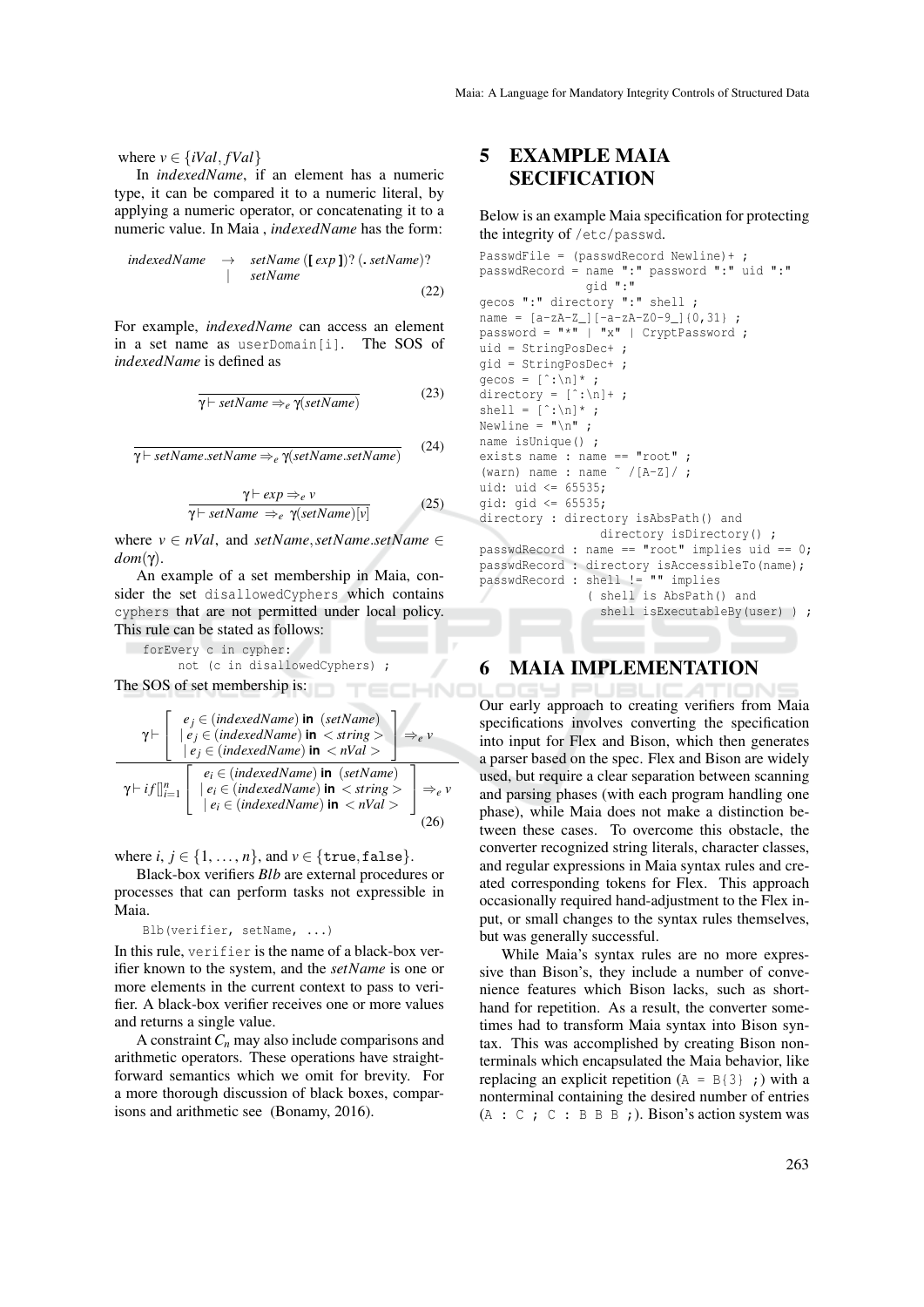used to check semantic rules. Universal rules were checked in the action for the appropriate nonterminal, with failures causing the parser to immediately exit. Existential rules were also checked in actions, but set a flag if a rule passed. The flags can then be checked at the end of parsing to ensure compliance.

By converting Maia specifications into Flex and Bison parsers in this way, we were able to create verifier programs for the password, shadow, and groups files, which are part of the Linux login system. With light modification, we were also able to produce a single verifier that checked rules which apply across all three files to enforce constraints like "users with an entry in the password field must appear in the shadow file". The password file verifier was also used to test integrity protection with the Linux kernel module (Bonamy, 2016).

More examples, experimental result, and comparative evaluation are available in (Bonamy et al., 2016) and (Bonamy, 2016). Specifically, we have developed Maia spcecification for valid hashes by crypt(), linux password, shadow and group files, PNG images and ssh configurations.

## 7 CONCLUSIONS

Most integrity models deal with the trustworthiness of who accesses the data, or provide a general protection for a specific data format. We know of no general-purpose integrity systems capable of protecting the integrity of the data itself. Research on protecting arbitrary data integrity is limited. In this paper, we present Maia, a language for general-purpose integrity protection. We give a formal description of the structural operational semantics for Maia using rules with simple mathematical foundations. The semantics leads to a natural interpretation of the meaning of a Maia specification.

We are currently implementing the full Maia interpreter. Our preliminary implementation has shown that a Maia specification can be used to protect the integrity of Linux system configuration files with minimal overhead. In the future, we will build a full implementation of Maia that requires no hand modification.

# REFERENCES

Backus, J. W. (1959). The Syntax and Semantics of the Proposed International Algebraic Language of the Zurich ACM-GAMM Conference. *Proceedings of the International Comference on Information Processing, 1959*, pages 125–132.

- Bonamy, P., Carr, S., and Mayo, J. (2016). Toward a mandatory integrity protection system. In *Proceedings of the Thirty-first International Conference on Computers and Their Applications*.
- Bonamy, P. J. (2016). *Maia and Mandos: Tools for Integrity Protectionon Arbitrary Files*. PhD thesis, Michigan Technological Univeristy.
- Dewar, R. B. K. (1979). *The SETL Programming Langauge*. Courant Institute of Mathematical Sciences, New York University.
- Fisher, K., Mandelbaum, Y., and Walker, D. (2010). The next 700 data description languages. *Journal of the ACM*, 57(2):1–51.
- Fisher, K., Mandelbaum, Y., Walker, D., Fisher, K., Mandelbaum, Y., and Walker, D. (2006). *The next 700 data description languages*, volume 41. ACM.
- Fisher, K. and Walker, D. (2011). The PADS project. In *the 14th International Conference*, page 11, New York, New York, USA. ACM Press.
- ISO (2004). Information technology Computer graphics and image processing - Portable Network Graphics (PNG): Functional specification. Technical Report ISO/IEC 15948:2003 (E), Geneva, Switzerland.
- Ji, Q., Qing, S., and He, Y. (2006). A formal model for integrity protection based on dte technique. *Science in China Series F: Information Sciences*, (5):545 – 565.
- Jim, T., Mandelbaum, Y., and Walker, D. (2010). Semantics and algorithms for data-dependent grammars. *Proceedings of the 37th annual ACM SIGPLAN-SIGACT symposium on Principles of programming languages*, 45(1):417–430.
- Johnson, S. C. (1975). Yacc: Yet Another Compiler-Compiler. Technical Report Computing Science Technical Report No. 32, Murray Hill, New Jersey.
- Lesk, M. E. and Schmidt, E. (1975). Lex A Lexical Analyzer Generator. Technical Report Computer Science Technical Report No. 39, Murray Hill, New Jersey.
- Parr, T. (2015). *The Definitive ANTLR 4 Reference*. Pragmatic Bookshelf.
- Plotkin, G. D. (1981). A structural approach to operational semantics.
- Polk, W. T. (1993). Approximating Clark-Wilson"Access Triples" with Basic UNIX Controls. In *Proceedings of the UNIX Security Symposium IV*, pages 145–154.
- Prasad, S. and Arun-Kumar, S. (2003). An introduction to operational semantics. http://www.cse.iitd.ernet.in/ sanjiva/opsem.ps.
- Sudkamp, T. A. (2006). *Languages and Machines: An Introduction to the Theory of Computer Science*. Pearson Education.
- van der Vlist, E. (2003). *RELAX NG*. O'Reilly Media.
- W3C (2008). Extensible Markup Language (XML) 1.0 (Fifth Edition). Technical report.
- W3C (2012a). W3C XML Schema Definition Language (XSD) 1.1 Part 1: Structures. Technical report.
- W3C (2012b). W3C XML Schema Definition Language (XSD) 1.1 Part 2: Datatypes. Technical report.